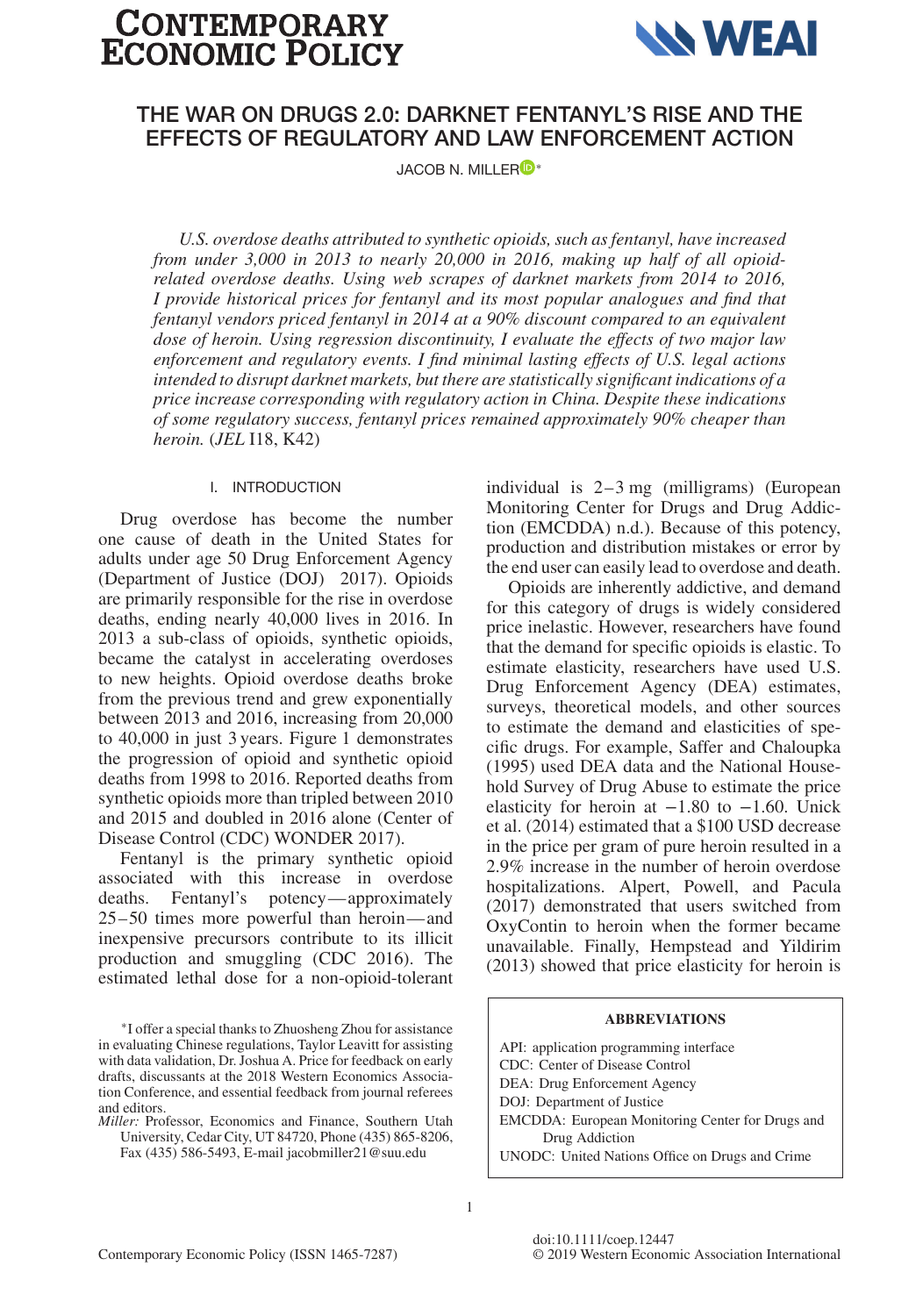# **FIGURE 1**

Synthetics Are a Sub-Category of all Opioids and Are Included in the all Opioids Calculation

US Accidental Deaths from All Opioids vs Synthetics



*Source*: CDC WONDER.

elastic when close substitutes, like prescription opioids or fentanyl, are readily available. All of these examples indicate a high degree of price elasticity for specific opioids and a willingness to turn to other opioids as substitutes.

The first objective in this study is to explicitly address fentanyl's wild surge in popularity. While fentanyl-linked deaths have received attention, fentanyl prices have not been as heavily scrutinized. The descriptive data from fentanyl pricing on darknet markets provides compelling evidence as to why users and vendors switched to fentanyl in such a short period. Darknet markets are found on the dark web, and they facilitate the connection of buyers and sellers of contraband while maintaining users' anonymity. Using heroin pricing from the United Nations and fentanyl pricing from darknet markets, this study uniquely identifies the pricing differential and degree to which both users and vendors are incentivized to switch from other opioids to fentanyl. The United Nations Office on Drugs and Crime (UNODC) (2014) estimated the price of retail heroin at approximately \$5.40 USD per 10 mg pure dose. Using data from darknet markets, I find the retail cost of an equivalent effective dose of fentanyl in 2014 was \$0.41 USD. An opioid user can obtain an equivalent dose of fentanyl at a discount exceeding 90% compared to heroin. Furthermore, fentanyl's retail price declined by 50% to \$0.21 USD between 2014 and 2016, exacerbating this difference.

Opioid users' demand is considered price inelastic due to opioids' addictive nature, while demand for specific opioid substitutes has been found to be price elastic as users have been

willing to switch among opioids. While a 90% relative discount for an equivalent opioid is outside the range of existing price elasticity studies, one would expect that the size of fentanyl's relative discount would quickly lead to market saturation for the segment of consumers who are willing to switch.

Furthermore, this same 90% discount creates an economic incentive for vendors and wholesalers to fraudulently substitute heroin, oxycodone, and other costlier products with fentanyl. However, fentanyl's extreme concentration contributes to errors in uniform mixing and precise dosing, creating a greater potential for lethality. This fraudulent substitution by wholesalers has contributed to overdose deaths (United States Drug Enforcement Agency 2016), most famously the popstar Prince, who took fake Vicodin tablets made of fentanyl (Coscarelli and Eldred 20[1](#page-1-0)8).<sup>1</sup> Both users and drug distributors face enormous incentives to switch to fentanyl despite its greater degree of overdose risk. Given these incentives to switch from other opioids to fentanyl, the increase in synthetic opioid overdose deaths from 3,000 to 19,000 in just 3 years is unsurprising.

The second objective of this study is to examine two law enforcement and regulatory actions intended to reduce its availability. The first event was intended to disrupt distribution, while the second event was intended to disrupt production. This study evaluates the effectiveness of these two events by observing the corresponding market reaction on darknet market fentanyl. Fentanyl's demand inside North America is uniquely popular compared to the rest of the world. Furthermore, China's share of global illicit fentanyl production is disproportionately high (EMCDDA n.d.; USCC 2017). Accordingly, demand shocks within North America and supply shocks within China should appear in the global darknet market for fentanyl. Additionally, although demand for fentanyl has steadily increased over time, the demand for an addictive drug like fentanyl should not vary significantly during a short window of time. Assessing the impact of fentanyl's market prices within a restricted window surrounding a law enforcement or regulatory event that is intended to disrupt supply should reveal itself in higher prices if it achieves its intended effect.

<span id="page-1-0"></span><sup>1.</sup> See Appendix S1 for an illustration of the increasing public interest in fentanyl over time. The first news reports of fentanyl and counterfeit tablets linked to Prince's death were reported in 2016.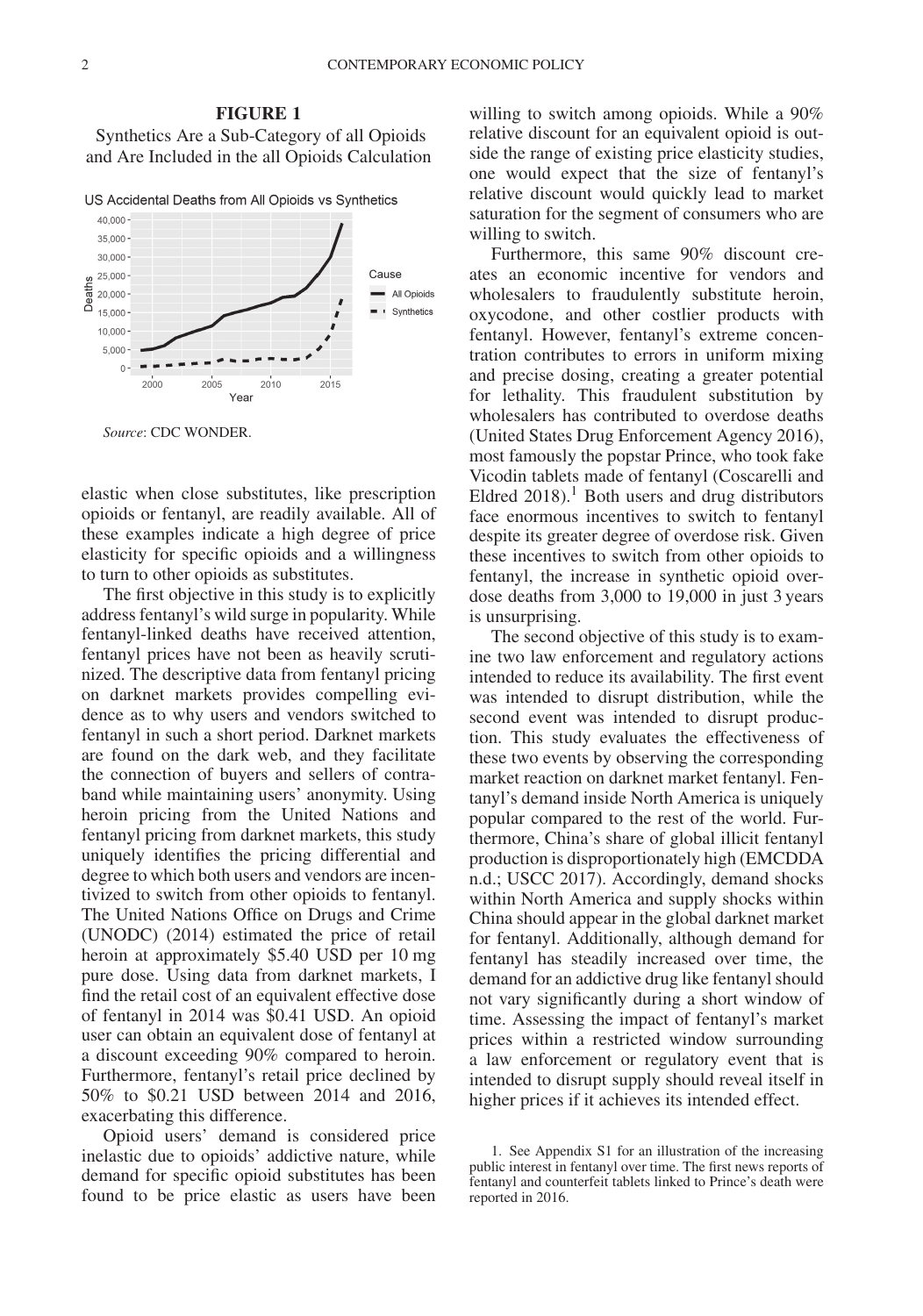The first event is Operation Onymous, an international law enforcement initiative carried out in November 2014 intended to disrupt the distribution of illicit goods. Operation Onymous took down three of the five largest darknet markets (Department of Justice (DOJ) 2014). In theory, this event could have disrupted markets, increasing both transaction costs and prices. Décary-Hétu and Giommoni (2016) discovered that darknet drug prices did not generally increase following Operation Onymous. For the fentanyl market, I found a temporary increase in prices due to the market disruptions and shutdowns from Onymous, but the general downward trend in prices reversed the temporary increase over the 2 months following the event. This specific finding for the fentanyl darknet market is consistent with Décary-Hétu and Giommoni's conclusions concerning the market generally. The market recovered quickly following a law enforcement event intended to disrupt the distribution of illicit substances.

The second event of interest is a regulatory change in China regarding the manufacturing of fentanyl. On September 25, 2015, the Chinese government declared that starting on October 1, 2015 (1 week later) production and possession of fentanyl analogues acetyl and butyr fentanyl were illegal, and also signaled a general increase in enforcement to curb illicit synthetic opioid production and distribution. After this regulatory crackdown fentanyl analogue producers moved away from prohibited analogues and toward analogues that were not yet prohibited. Additionally, I found that the previous downward trend in prices halted, reaching \$0.21 USD per dose for retail amounts and \$0.08 USD per dose for bulk purchases. These responses in price indicate that Chinese regulatory action to curb production of fentanyl may be able to influence illicit fentanyl markets in the intended direction. However, despite the positive evidence of this regulatory action having some effect, the overall magnitude of the impact was insufficient to meaningfully change the relative discount of fentanyl to other substitutes, and the incentives for both distributors and users to switch to or remain with fentanyl persisted.

## II. DATA

The dark web is a term used to describe web sites that are not indexed, can only be accessed using a special web browser, and mask the IP address of both visitor and host. Users can communicate and interact anonymously on the dark web. This anonymity is an essential element for darknet markets to exist.

Darknet markets are marketplace platforms on the dark web. Darknet markets allow users to buy and sell digital and physical products while maintaining a greater degree of anonymity than they can on the traditional internet. In the darknet market drug trade, buyers will generally select a product from a reputable vendor, directly send or escrow cryptocurrency (e.g., Bitcoin, Monero, etc.), and provide a mailing address for the sender. The vendor receives the cryptocurrency and usually ships the product through the postal system. The buyer then receives the goods and has the opportunity to leave public seller feedback.

Drugs that are highly concentrated and easy to ship, such as MDMA, LSD, and fentanyl, are ideally suited to darknet market distribution and make up a large portion of darknet market transactions. For example, 5 g of fentanyl, or 50,000 standard doses, is the highest standard amount sold on darknet markets and is routinely sold for over \$1,000 USD. MDMA, LSD, and fentanyl's relatively compact size and potency reduce shipping costs and the probability of detection by law enforcement.

With the recent advent of darknet markets, troves of data emerged that facilitate the evaluation of illicit markets on a grander scale. Darknet markets are a valuable source of information and likely one of the best sources to analyze prices of illicit drugs. Many researchers have been scraping data off darknet markets since the beginning days of the first darknet market, Silk Road. With periodic scraping, a longitudinal view and study of prices of illicit goods— from drugs to stolen credit cards—is now possible. Aldridge and Décary-Hétu (2014) estimated the size and rapid growth of Silk Road and its impact on illicit drug markets. Soska and Christin (2015) estimated the revenue of darknet markets, seller survivability, and the market's recovery after law enforcement successfully shut down Silk Road.

An independent researcher who goes by the name Gwern Branwen made public the dataset used in this analysis. He has compiled and made available his own scraped datasets as well as those from other sources. Torrents to access the datasets are available on his website. The specific source of the data for this analysis stems from the Grams data set. Grams, which purported to be the "Google of the darknet,"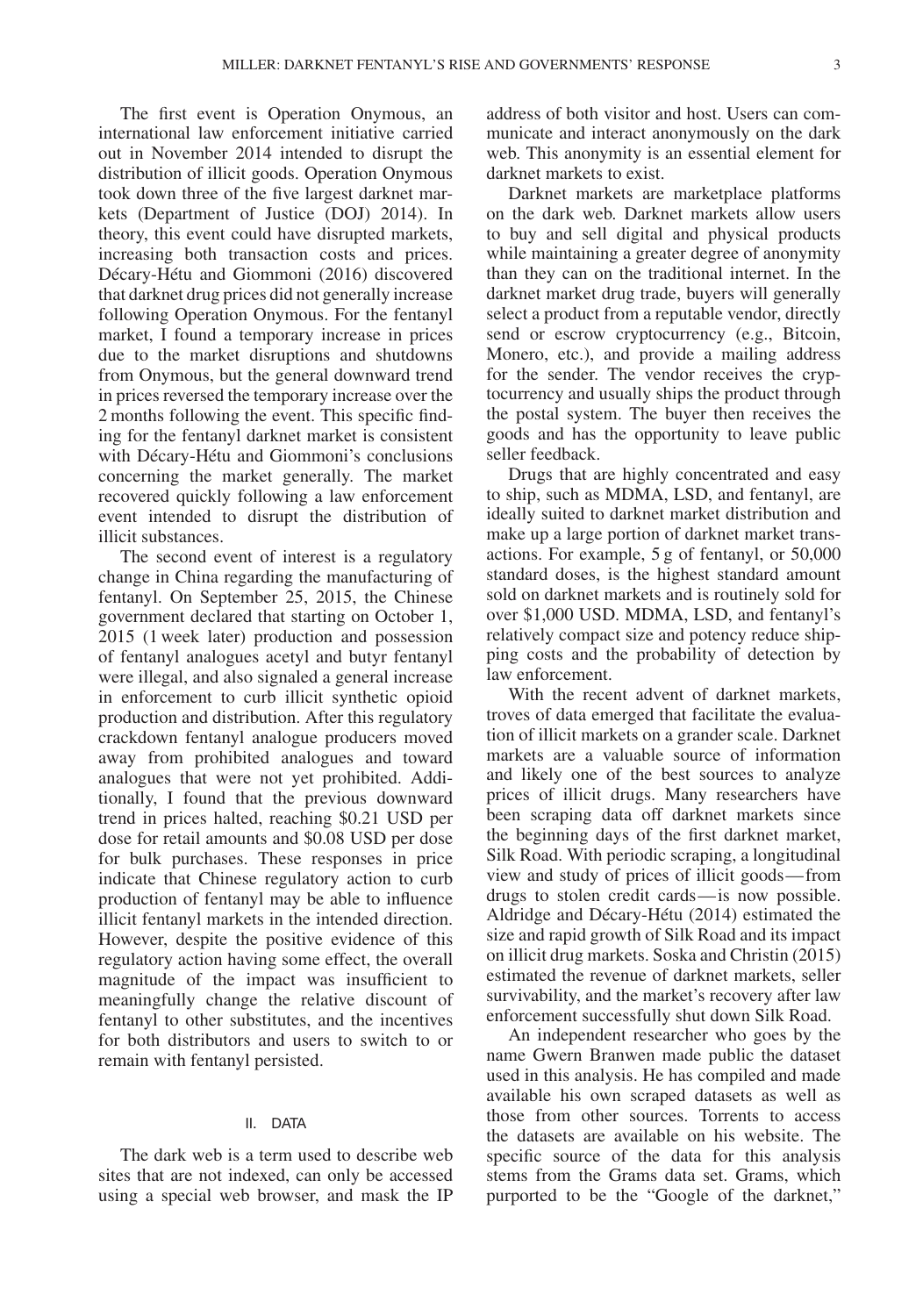provided Gwern Branwen with "near-daily CSV exports of the current state of listings in their search engine" (Branwen et al. 2016). The crawls from some markets were sourced directly using an application programming interface (API), ensuring a higher degree of accuracy. I used this specific darknet market dataset for this analysis because it contained information regarding the two events of interest concerning fentanyl regulatory and law enforcement changes.

For all of its benefits, the Grams dataset is not without its drawbacks. First, because of scraping timing and occasional unsuccessful scrapes, the data is not collected at identical intervals or an equal number of times per month. Some months have many more successful scrapes than others do. Second, there are some gaps in the data. The first significant gap is mid-January 2015 to mid-February 2015. The second significant gap occurred in the beginning of October 2015. This second significant gap is unfortunate, as it took place immediately after the fentanyl regulation in China. However, if the impact of the China regulation is both large and persistent, evaluation of the event should still be possible when comparing prices before the event and beginning 3 weeks after the ban took place.

To simplify the analysis, focus on the primary research question, and address the scraping timing issue, I cleaned the individual market listings further. Only a single listing by unique product and vendor is included at each 10-day interval. The advantage of this approach is that scraping timing and frequency issues are mitigated, as only unique listings for a larger time period are considered.

The dataset contains the product description, vendor, market, shipping location, and Bitcoin price. However, the dataset does not clearly break out the product or amount. Accordingly, I developed algorithms to transform product descriptions into product categories and amounts. A random sampling and manual test demonstrated perfect accuracy of the algorithm for the fentanyl products and quantities[.2](#page-3-0) The code for both the algorithm and analysis is publicly available. $3$ 

Vendors distribute fentanyl in many forms including nasal sprays, liquids, patches, lollipops, powder, or disguised as other drugs in pill form. Patches, lollipops, nasal sprays, and other forms intended to sell directly to consumers were

excluded. Furthermore, fentanyl in pill form was excluded. While the market for fentanyl in pill form is important, fentanyl pills are intended for either the end-consumer or a distributor closer to the end-consumer. Pills are generally sold at the later stages in the drug distribution process after the fentanyl has already been imported, diluted, pressed, and sometimes manipulated to appear like other drugs. The focus of this analysis is the first stage of importation with only the most concentrated forms of fentanyl, primarily powders.

A total of 447 unique vendors offered fentanyl on the primary darknet markets from June 2014 to April 2016. Of these 447 vendors, 187 unique fentanyl vendors sold fentanyl in the doses, analogues, and physical form of interest for this study. In comparison, during this same period there were 3,272 unique MDMA vendors, and 1,609 unique MDMA vendors who sold it in its purest form. LSD had 1,334 unique vendors. The fentanyl market does not make up a large percentage of darknet market vendor activity. However, the increased degree of concentration and the number of doses provided per sale makes fentanyl more comparable to other popular high-volume products.

For the purposes of this analysis, only fentanyl and the three most popular darknet market fentanyl analogues were considered. Although other analogues exist and some became popular for illicit use, these other analogues either made up a very small portion of listings or became popular after the period analyzed in this study. A total of 117 vendors offered fentanyl in its traditional form and was the most popular form throughout the period. Acetyl fentanyl was second popular with 58 unique vendors, but its popularity tapered off after China's regulation. Furanyl fentanyl had just 20 vendors, but furanyl was first made available in June 2015 and became the most popular fentanyl analogue by January 2016. Butyr fentanyl had 20 vendors as well, but its popularity remained low throughout the period analyzed, with only a handful of vendors by the end.

Vendors sell darknet market fentanyl in concentrated form at five primary quantities: 100 mg, 250 mg, 500 mg, 1 g, and 5 g. 100 mg of pure fentanyl converts into approximately 500 standard 200 mcg (microgram) doses, while 5 g of fentanyl converts into approximately 25,000,200 mcg doses. A volume of 100 mg sales are generally considered for personal use or social dealing amounts (an amount appropriate for a small network of drug users), while large

<span id="page-3-1"></span><span id="page-3-0"></span><sup>2.</sup> See Appendix S2.

<sup>3.</sup> Source code for both cleaning and analysis stored at: <https://github.com/jakenmiller/GramsAnalysis>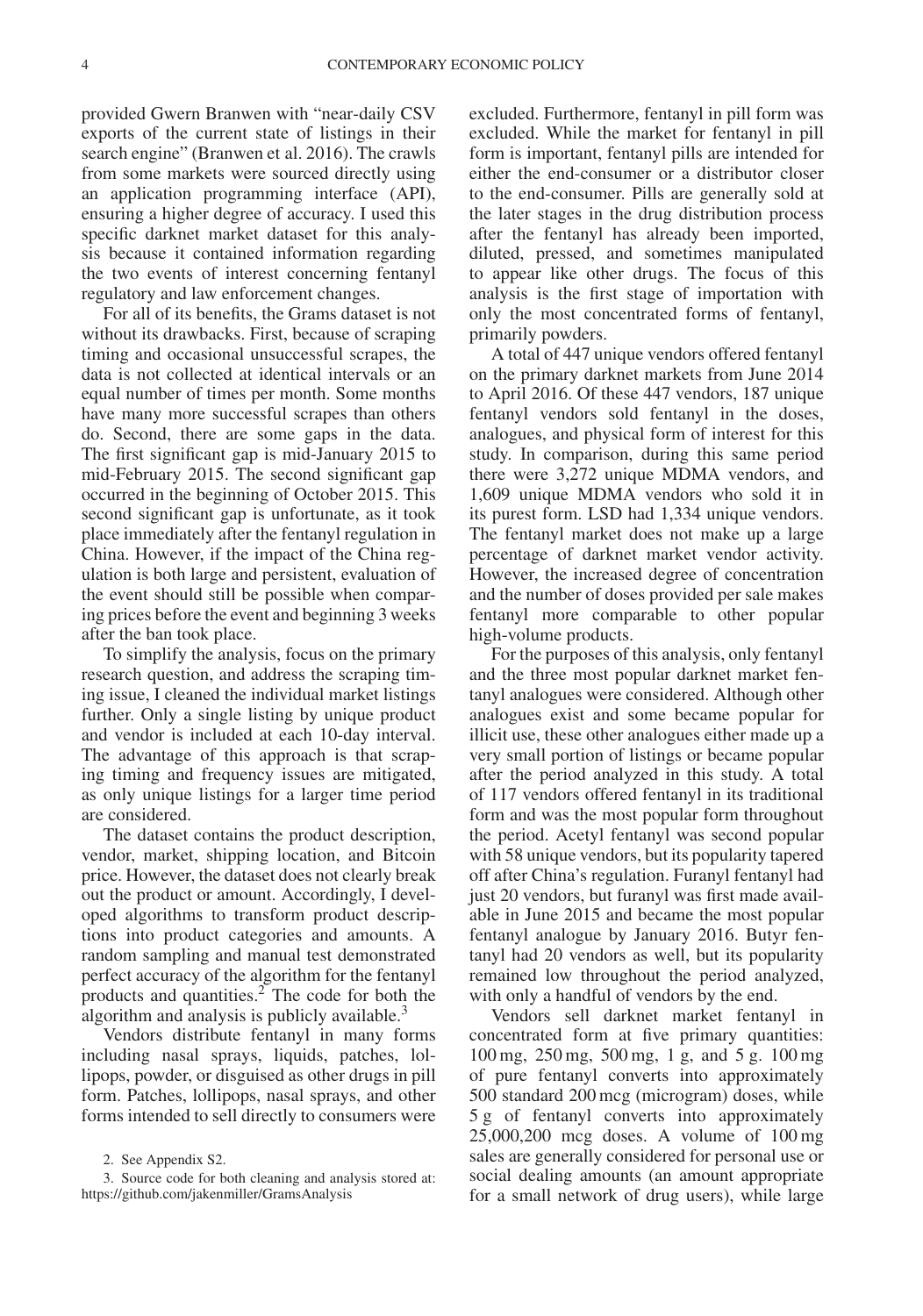distributors would make up the bulk of the 1 and 5 g higher volume purchases.

Shipping pricing policies varied by vendor. Some vendors offered free shipping while others did not. While this does add some noise to the data, the impact on this type of analysis should be minimal for three reasons. First, even the heaviest amounts of fentanyl sold, 5 g, could be shipped easily in a small envelope. This kept postage costs to a minimum. Second, general postage costs to ship small parcels did not vary significantly compared to the purchase price of the product. Third, overall shipping costs generally added a few percent to the overall purchase price. However, this effect would be most pronounced for the smallest purchase amounts analyzed.

#### III. METHODS

To test the hypotheses regarding the two potentially disruptive events, I use a regression discontinuity model for each of the events of interest while controlling for the amount and type of fentanyl analogue sold.

> $ln(Price_{ij}) = \beta_0 + \beta_1(Trend) + \beta_2(Event)$ +  $\beta_3$ (Trend \* Event) +  $\lambda_i$  +  $\theta_j$  +  $\varepsilon_{ij}$

The ln(Price) of fentanyl for each amount (i) and type (j), acts as the dependent variable. The following act as independent variables: a linear time trend (Trend) measured in days with zero set at the time of the event, a dummy variable if the event—Operation Onymous or the fentanyl China regulation—has occurred (Event), and an interaction between trend and the event (Trend \* Event). For comparisons to MDMA and LSD, similar models were generated for each.  $\lambda_i$  and θ*<sup>j</sup>* are fixed effects for the amount and type of fentanyl analogue, respectively.

Binscatter (Stepner 2013) was used for aggregating the thousands of listings into a straightforward visualization to better comprehend the shifts in prices for each drug around the events of interest. Through this binning visualization technique, large shifts in both the level and slope at the point of interest should be apparent.

In order to properly evaluate whether the intended effects of each event persisted beyond the initial shock, a 120-day window on each side of the event was selected. In order to determine the appropriate window size, three elements were considered. First, the window should be long enough to evaluate if the event persisted, not just detect the initial shock. Second, the window should be limited to minimize the impact of capturing other events that occurred during roughly the same period. Third, the window should be long enough to provide sufficient power to detect economic significance. A 120-day window balances these three concerns. If the policies' effects have enduring power of economic significance, it should still be evident 2 to 4 months after the fact. This is also short enough to avoid many events that occurred disrupting darknet markets and the international drug trade. Concerning power, for Operation Onymous the 120-day window for the fentanyl market detects a price shock of at least 19%, and a change in trend of 0.25% per day at an  $\alpha$  of 0.05. For China's fentanyl regulation the 120-day window for the fentanyl market detects a price shock of 14% and a change in trend of 0.2% per day at an α of 0.05. The power for MDMA and LSD are higher, as both of those markets are thicker with more vendors and listings.

The primary identifying assumption in the regression discontinuity model is constant trends over time and the exogeneity of the two law enforcement and regulatory events.

To evaluate constant trends over time, a few different approaches are utilized. First, there are approximately 3 months within the data that is outside of the 120-day window of either event. This period may be used as a robustness check to evaluate the frequency to which price shifts may have occurred. The model is applied at 10-day intervals during these 3 months to evaluate the prevalence of statistically significant shifts in price in terms of both level and trend. Second, 90- and 60-day windows are used as a secondary robustness check against the 120-day window selection.

Concerning exogeneity, Operation Onymous was a surprise raid and unanticipated by vendors, consumers, and the markets themselves. Darknet markets typically end in one of three ways: (1) exit scam by the marketplace creator, (2) shutdown by law enforcement, or (3) orderly shutdown by the marketplace creator. It is natural to assume that law enforcement would like to shut down all darknet markets. However, the dark web is used specifically for the reason of maintaining anonymity and avoiding capture. Law enforcement shutdowns typically occurred through mistakes by the marketplace leaking a username, email, metadata, or another piece of data that could be linked back to the real world, although Operation Onymous specifically may have been linked to an exploit in the dark web itself (Gallagher 2014). Many darknet markets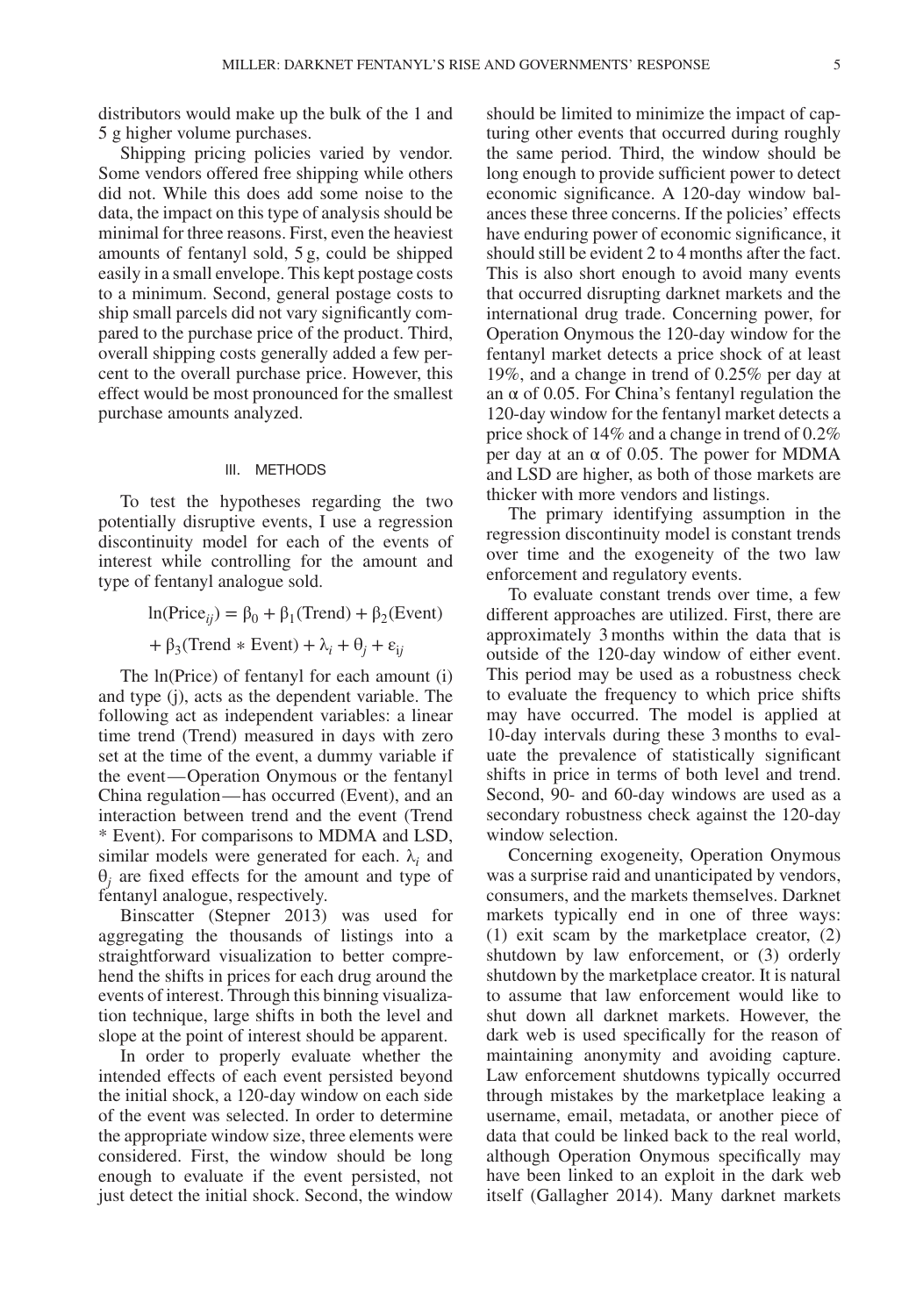continued for years and remained outside of law enforcement's abilities to remove them. Assuming that market participants did not anticipate the shutdown of specific markets is reasonable in light of these facts.

The Chinese government implemented the fentanyl regulation with little warning; the announcement came less than a week before implementation (National Health Commission of the People's Republic of China 2015). Chinese government agencies and news sites provided little indication that the fentanyl regulation would be forthcoming. Furthermore, this was the first fentanyl regulation of its type implemented by the Chinese government (see Appendix S3, Supporting Information). While the Chinese government sometimes collaborates with the United States Drug Enforcement Agency and drug bans are expected to some degree, this was the third year that the U.S. government was focused on curbing illicit fentanyl. The unknown timing and suddenness of implementation created a largely exogenous event affecting darknet market Chinese fentanyl.

To assist validating the identifying assumptions, the price movements of other drugs on darknet markets may be used for comparison. Both MDMA and LSD are popular drugs on darknet markets and could serve as useful comparisons. MDMA and LSD are prevalent on darknet markets, highly concentrated substances, not direct substitutes or complements to fentanyl, and China is not the primary origin of production for either drug (Drug Enforcement Agency n.d.-a, n.d.-b). If Operation Onymous disrupted darknet markets generally, those effects should also be seen for LSD and MDMA as well. However, if Chinese fentanyl regulation disrupted darknet market fentanyl specifically, those effects should not be apparent in the market for LSD or MDMA.

By restricting the window of the model, checking against alternate windows of time, and comparing to other drugs, the effects of the two events should be discoverable with high confidence. If the effects of each event intended to disrupt these markets are significant, they should break through the noise and natural market trends within the model.

#### IV. RESULTS

Because the primary features of this analysis are time and discrete events, visually inspecting the data and data tables already provides some insights.

First, illicit fentanyl is inexpensive (see Table 1). In 2014, a 200 mcg dose purchased in bulk cost approximately \$0.08 USD. A lethal dose for an opioid-naïve individual, or someone with no history of taking opioids, purchased in bulk cost approximately \$1 USD, compared to a 75 mg dose of heroin with an estimated purity-adjusted bulk price of \$8 (UNODC 2018a, 2018b). When buying retail amounts of darknet fentanyl in 2014, a 200 mcg dose cost approximately \$0.20 USD. A retail lethal dose cost approximately \$2.60 USD, compared to a price of more than \$40 for an equivalent retail lethal dose of 75 mg of heroin.

At the retail consumer level, fentanyl offers a discount of more than 90% compared to heroin. Considering the price elasticity of specific opioids, one expects a major shift in overdose deaths toward fentanyl at the moment illicit fentanyl hits the market in 2013. One also expects the number of overdose deaths related to fentanyl to continue increasing until the market for fentanyl saturates. At the distributor level, fraudulent substitution of fentanyl for heroin reduces product costs by at least 80% while maintaining relatively the same effect. Because most illicit opioid users evaluate

| . . |  |
|-----|--|
|-----|--|

Median Fentanyl Prices by Type and Quantity Purchased: July 2014 Versus April 2016 (Measured in US Dollars)

|            | Median Price 100 mg |              | Median Price 250 mg |        |              | Median Price 500 mg |         |              |          |
|------------|---------------------|--------------|---------------------|--------|--------------|---------------------|---------|--------------|----------|
|            | Acetyl              | <b>Butyr</b> | Fentanyl            | Acetyl | <b>Butyr</b> | Fentanyl            | Acetyl  | <b>Butyr</b> | Fentanyl |
| $Jul-14$   | 110                 | 75           | 207                 | 130    | 149          | 559                 | 250     | 268          | 606      |
| Apr-16     | 54                  | 64           | 104                 | 75     | 80           | 226                 | 121     | 130          | 403      |
| $%$ change | $-51\%$             | $-15%$       | $-50\%$             | $-42%$ | $-46%$       | $-59\%$             | $-52\%$ | $-51\%$      | $-34%$   |

*Note*: Traditional fentanyl is more potent per dose than either acetyl or butyr fentanyl. Furanyl fentanyl is omitted, as its first listings did not appear until 2015. *Source*: Grams darknet market scrapes.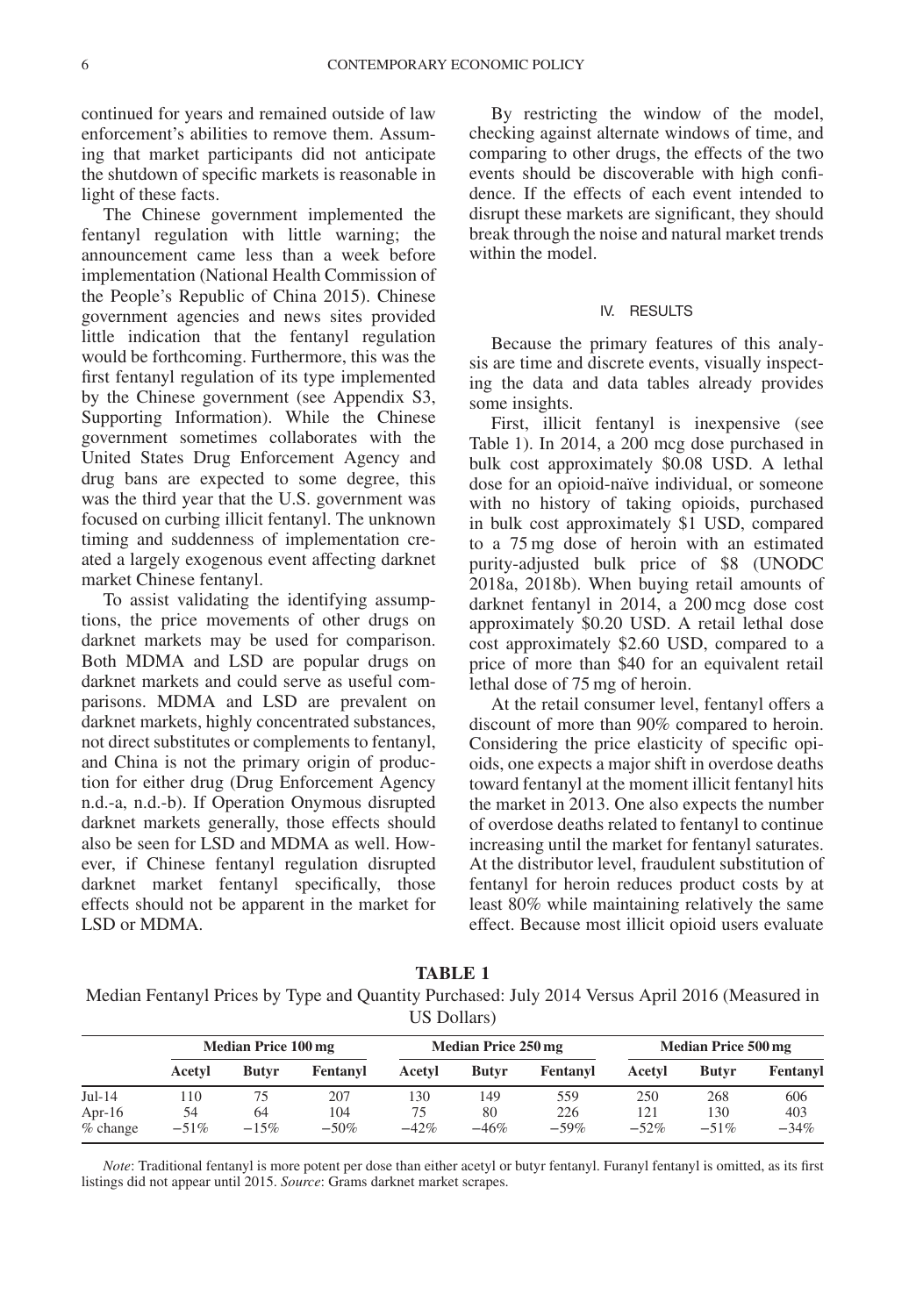# **FIGURE 2**

Lethal Dose of 2.5 Mg Is Assumed. Prices Do Not Include Shipping Costs or Other Surcharges



*Source:* Grams darknet market scrapes.

quality by effect rather than using chemical tests to compare the product to advertised content, opioid dealers have an opportunity to increase profitability through sustained product alteration.

Second, the market price for fentanyl and its analogues trends downward from 2014 to 2016. Figure 2 tracks the evolution of prices for one fentanyl analogue, showing a general decline in prices, especially for smaller amounts, and a general decline in volatility. Prices have fallen across nearly every category during the period analyzed, some of which exceeded 50%, such as 100 and 500 mg listings of traditional fentanyl. The most significant price decreases occurred in the social dealing quantities (500 mg or less). This fall in prices occurred simultaneously with a tripling in synthetic opioid overdose deaths. Falling prices in the presence of increasing demand provide some evidence of increasing returns to scale and market maturity in the nascent illicit fentanyl industry.

Third, traditional fentanyl maintained a premium over other analogues. Fentanyl has a stronger effect per microgram than the fentanyl analogues that were popular on darknet markets at the time. Fentanyl's market premium is consistent with its greater potency.

Fourth, Figure 3 shows that the China ban of acetyl and butyr fentanyl coincided with a decrease in the number of acetyl fentanyl vendors and an increase in the number of furanyl fentanyl vendors, suggesting a migration from the prohibited substance to the similar still legal substance. Furanyl fentanyl was not included in the list of drugs the Chinese government prohibited in October 2015. Additionally, a closer

## **FIGURE 3**

China's Fentanyl Regulation Occurred on October 1, 2015 and Targeted Acetyl Fentanyl, but Not Furanyl Fentanyl. China's Regulatory Agency Later Added Furanyl Fentanyl in 2017



*Source:* Grams darknet market scrapes.

**TABLE 2** Operation Onymous Fixed Effects Model for Fentanyl Prices

|                       | <b>Estimate</b> | <b>Standard</b><br><b>Error</b> | <i>p</i> Value |
|-----------------------|-----------------|---------------------------------|----------------|
| Trend                 | $-0.003$        | (0.001)                         | $.0006***$     |
| Onymous               | 0.280           | (0.097)                         | $.0040**$      |
| Trend * Onymous       | 0.001           | (0.001)                         | .6235          |
| Analogue: Butyr       | 0.366           | (0.077)                         | $.0000$ ***    |
| Analogue: Traditional | 0.948           | (0.053)                         | $.0000$ ***    |
| Amount: 250 mg        | 0.632           | (0.073)                         | $.0000$ ***    |
| Amount: 500 mg        | 0.965           | (0.071)                         | $.0000***$     |
| Amount: 1 g           | 1.270           | (0.067)                         | $.0000***$     |
| Amount: 5 g           | 1.890           | (0.080)                         | $.0000$ ***    |
| (Intercept)           | 4.121           | (0.092)                         | $.0000$ ***    |

*Note*: Fixed effects included for the amount and fentanyl analogue type 100 mg of Acetyl Fentanyl is the omitted baseline  $ln(Price_{ii}) = \beta_0 + \beta_1(Trend) + \beta_2(Event)$ +  $\beta_3$ (Trend \* Event) +  $\lambda_i$  +  $\theta_i$  +  $\varepsilon_{ii}$ .

\**p<*.05, \*\**p<*.01, \*\*\**p<*.001.

look at the type of vendors before and after the China ban reveal that vendors that had listed shipping country as "China" completely disappeared from the banned analogue markets. However, the number of vendors from "Undeclared" and "Worldwide" increased significantly during this same period.

The first modeled event examined was Operation Onymous, when law enforcement shut down three of the five largest darknet markets simultaneously. The model results are found in Table 2. The initial shock increased price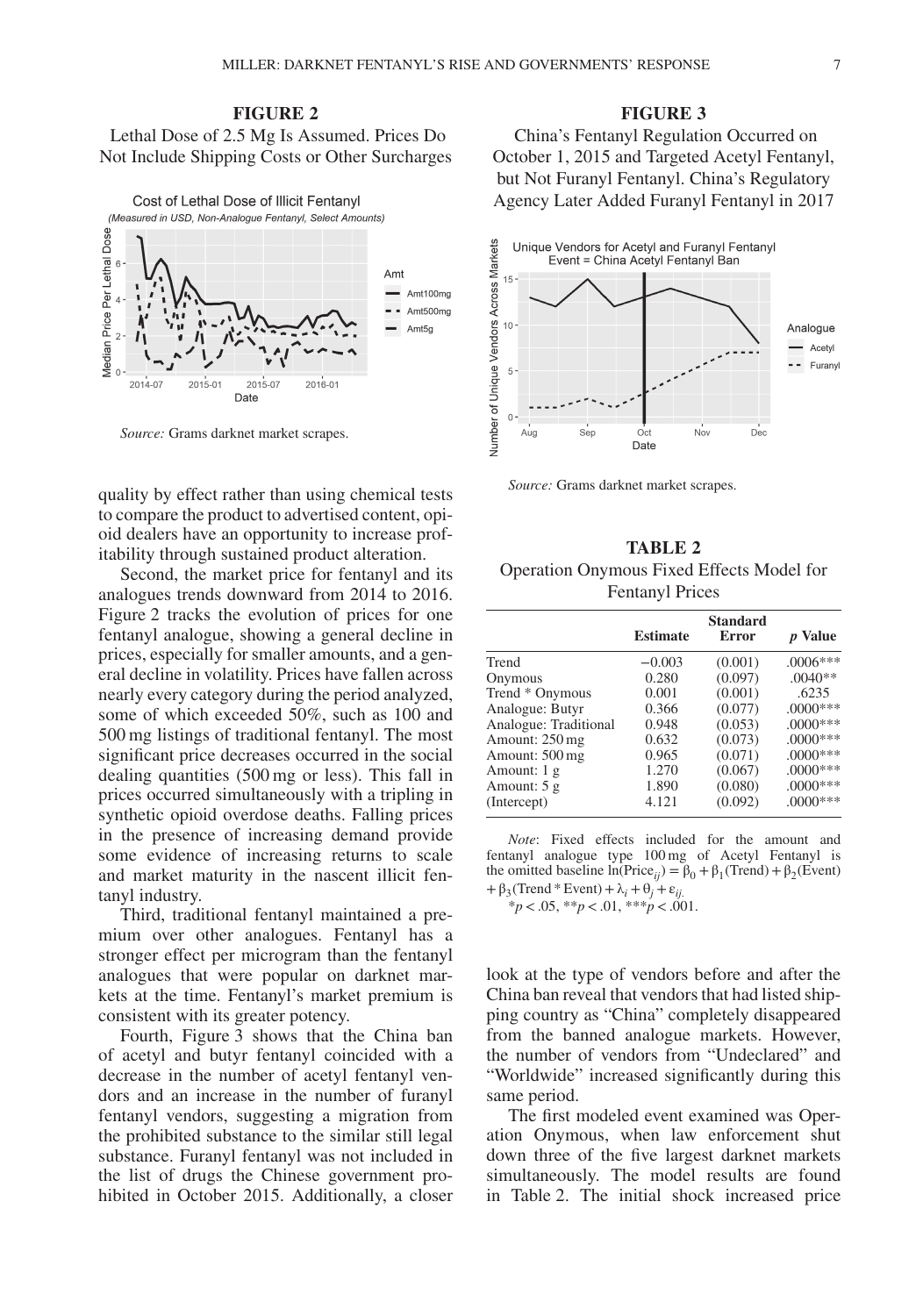

# **FIGURE 4**

Operation Onymous Occurred on November 6, 2014 and Acts as the Zero Day Reference Point. Figure Displays 120-Day Window on Each Side of Event

*Source:* Grams darknet market scrapes.

at a statistically significant level, but the overall downward trend did not change. Figure 4 demonstrates this temporary disruption and continuation of the downward trend. Figure 5 shows a similar temporary effect in the MDMA and LSD markets. In Table 3 the change in ln(price) when Operation Onymous occurred was 0.28 (or a 32% increase in prices), 0.078 (8%), and 0.048 (5%) for fentanyl, LSD, and MDMA, respectively. However, without a change in the previous trend, prices reached their previous levels within 60 days.

Performing the same model with 90- and 60 day windows resulted in nearly identical results for fentanyl, except the initial shock of Operation Onymous increased from 32% to 35% and 44%, respectively. The change in trend linked to Operation Onymous was statistically insignificant for all three windows of time.

These results showing a temporary price increase in fentanyl, LSD, and MDMA are consistent with Décary-Hétu and Giommoni's (2016) conclusion that Operation Onymous did not result in a lasting general disruption across darknet markets, as vendors and users transitioned to surviving or new darknet markets in the ensuing months.

The second modeled event examined was the first fentanyl analogue regulation implemented by the Chinese government, prohibiting two of the most popular fentanyl analogues. The model results are found in Table 4. Fentanyl prices

# **FIGURE 5**

Darknet Market MDMA and LSD Are Used as Comparisons to Fentanyl. Operation Onymous Occurred on November 6, 2014 and Acts as the Day Zero Reference Point. Figure Displays 120-Day Window on Each Side of Event



*Source:* Grams darknet market scrapes.

**TABLE 3** Operation Onymous Impact Summary: Comparing Across Drugs

| Drug        | <b>Type of Change</b>  | <b>Effect</b><br>(Log) | <b>Standard</b><br><b>Error</b> | Value |
|-------------|------------------------|------------------------|---------------------------------|-------|
| Fentanyl    | <b>Change in Price</b> | 0.280                  | 0.097                           | .001  |
| Fentanyl    | Change in Trend        | 0.001                  | 0.001                           | .623  |
| <b>LSD</b>  | <b>Change in Price</b> | 0.078                  | 0.011                           | .000  |
| LSD.        | Change in Trend        | $-0.001$               | 0.000                           | .641  |
| <b>MDMA</b> | <b>Change in Price</b> | 0.048                  | 0.021                           | .021  |
| <b>MDMA</b> | Change in Trend        | 0.000                  | 0.000                           | .450  |

*Note*: For each drug a similar fixed effects model was created surrounding the Operation Onymous event. The key coefficients around the change in price and the change in trend are included for each model below.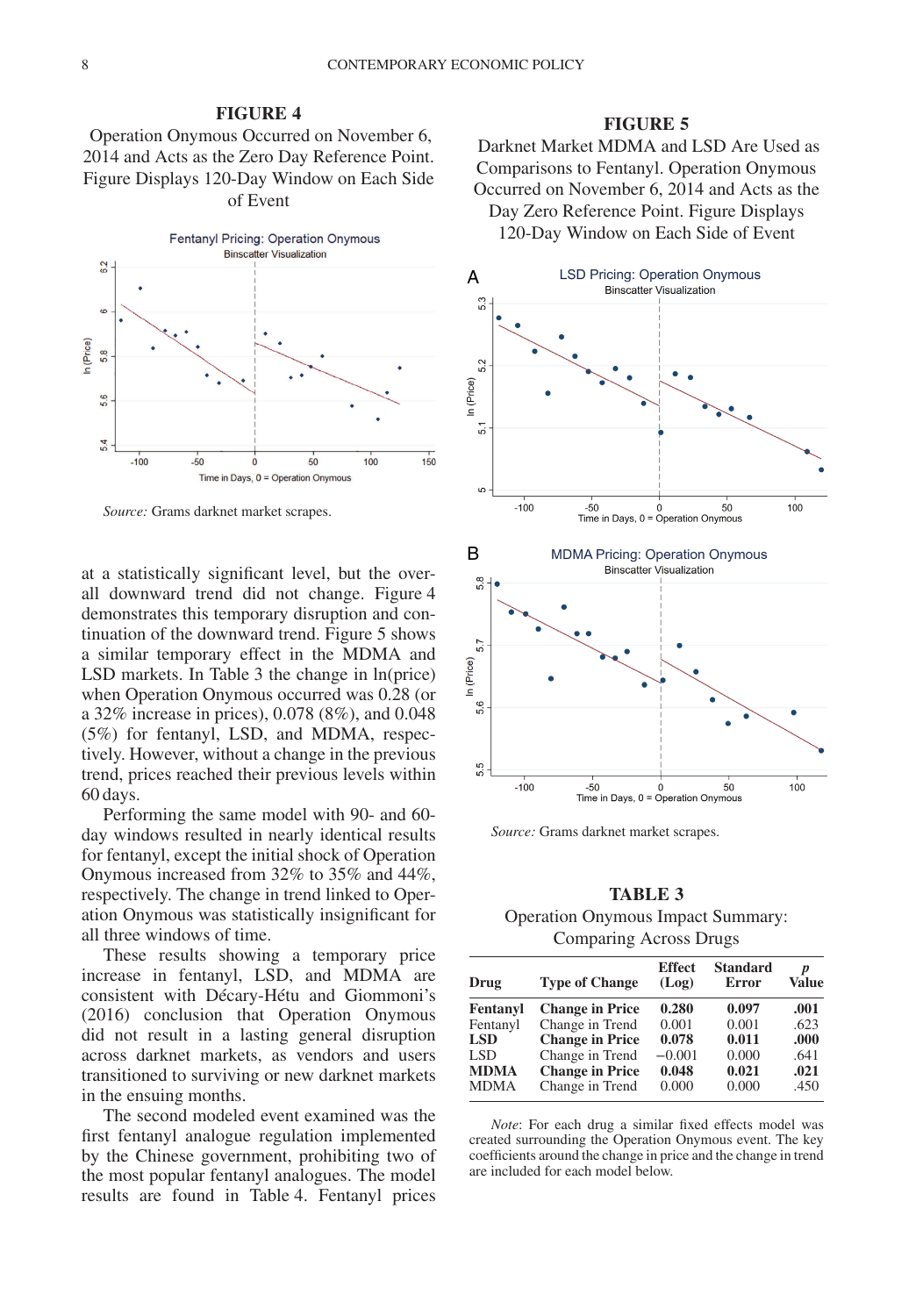| <b>TABLE 4</b>                                |
|-----------------------------------------------|
| China Fentanyl Regulation Fixed Effects Model |
| for Fentanyl Prices                           |

|                       | <b>Estimate</b> | <b>Standard</b><br>Error | <i>p</i> Value |
|-----------------------|-----------------|--------------------------|----------------|
| Trend                 | $-0.0024108$    | (0.000)                  | $0.000***$     |
| ChinaBan              | 0.2352078       | (0.070)                  | $0.001***$     |
| Trend * ChinaBan      | 0.0030152       | (0.001)                  | $0.001***$     |
| Analogue: Butyr       | 0.1497304       | (0.056)                  | $0.007**$      |
| Analogue: Traditional | 1.0936281       | (0.031)                  | $0.000***$     |
| Analogue: Furanyl     | 0.313321        | (0.046)                  | $0.000***$     |
| Amount: 250 mg        | 0.6405325       | (0.039)                  | $0.000***$     |
| Amount: 500 mg        | 1.135128        | (0.038)                  | $0.000***$     |
| Amount: 1 g           | 1.4735829       | (0.037)                  | $0.000***$     |
| Amount: 5 g           | 2.5293025       | (0.047)                  | $0.000***$     |
| (Intercept)           | 3.5208845       | (0.046)                  | $0.000***$     |

*Note*: Fixed effects included for the amount and fentanyl analogue type 100 mg of Acetyl Fentanyl is the omitted baseline  $\ln(\text{Price}_{ij}) = \beta_0 + \beta_1(\text{Trend}) + \beta_2(\text{Event})$ +  $\beta_3$ (Trend \* Event) +  $\lambda_i$  +  $\theta_j$  +  $\varepsilon_{ii}$ .

\**p<*.05, \*\**p<*.01, \*\*\**p<*.001.

increased at the time of event and the downward trend in prices reversed at a statistically significant level. Figure 6 visually demonstrates this shift in both price level and trend. This change

### **FIGURE 6**

China's Fentanyl Regulation Was Announced on September 24, 2015, and Implemented October 1, 2015. October 1st Date Is Used as Day Zero. Figure Displays 120-Day Window on Each Side of Event



*Source:* Grams darknet market scrapes.

occurred at the same time as the regulation's implementation. Figure 7 shows no effect in the LSD market. The MDMA market does show a

#### **FIGURE 7**

Darknet Market MDMA and LSD Are Used as Comparisons to Fentanyl. China's Fentanyl Regulation Was Announced on September 24, 2015, and Implemented October 1, 2015. October 1st Date Is Used as Day Zero. Figure Displays 120-Day Window on Each Side of Event



*Source:* Grams darknet market scrapes.

**TABLE 5** China Fentanyl Regulation Impact Summary: Comparing Across Drugs

| Drug                       | <b>Type of Change</b>                            | <b>Effect</b><br>(Log) | <b>Standard</b><br><b>Error</b> | <b>Value</b> |
|----------------------------|--------------------------------------------------|------------------------|---------------------------------|--------------|
| Fentanyl<br>Fentanyl       | <b>Change in Price</b><br><b>Change in Trend</b> | 0.235<br>0.003         | 0.070<br>0.001                  | .001<br>.001 |
| LSD <sub>1</sub>           | Change in Price                                  | $-0.013$               | $-0.028$                        | .642         |
| LSD <sub>1</sub>           | Change in Trend                                  | 0.000                  | 0.000                           | .210         |
| <b>MDMA</b><br><b>MDMA</b> | Change in Price<br><b>Change in Trend</b>        | 0.004<br>0.001         | 0.027<br>0.000                  | .892<br>.005 |

*Note*: For each drug a similar fixed effects model was created surrounding the China fentanyl regulation event. The key coefficients around the change in price and the change in trend are included for each model below.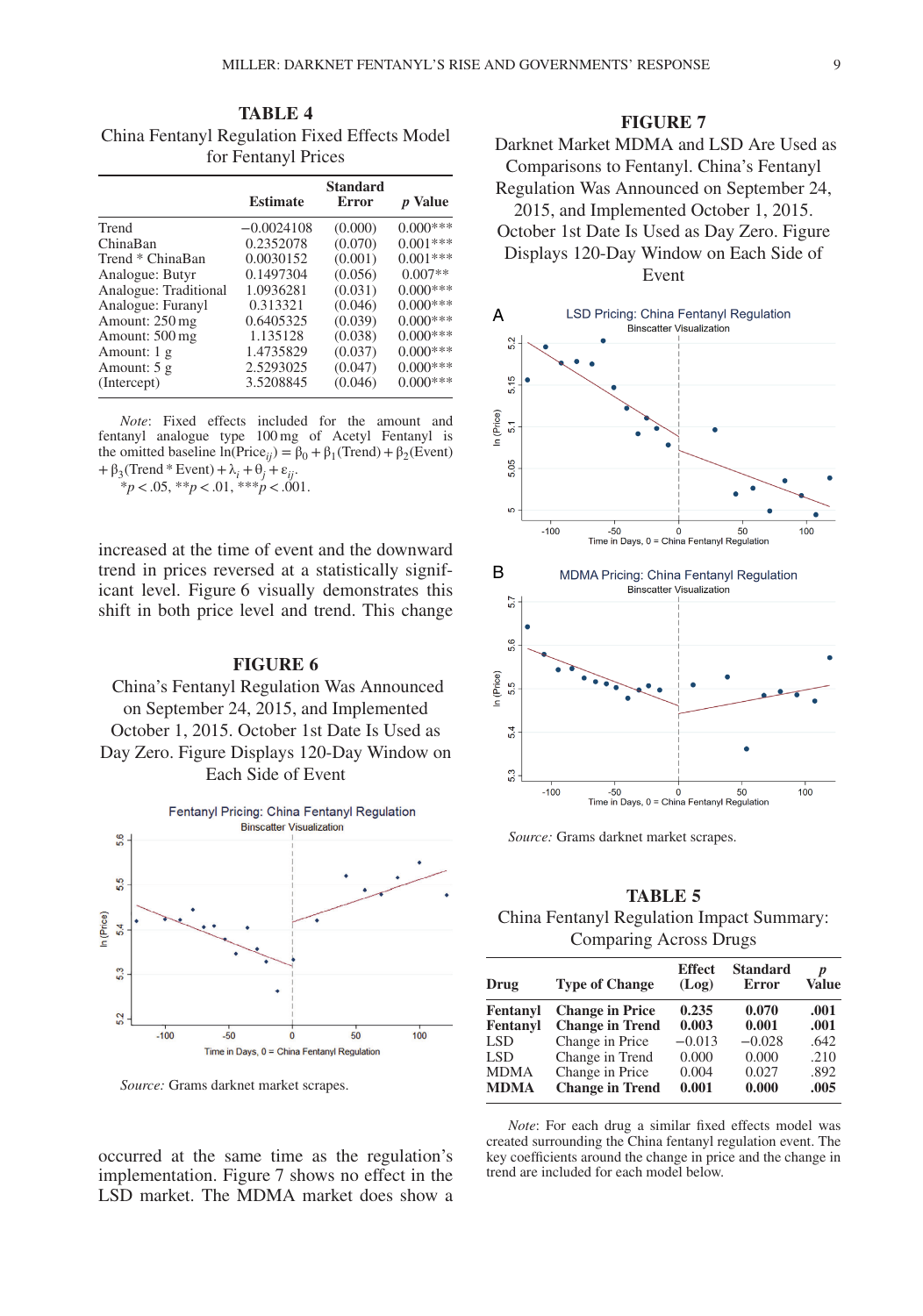| <b>Beginning Window</b> | <b>Event Date</b> | <b>End of Window</b> | Event <i>p</i> Value | Event * Trend p Value |
|-------------------------|-------------------|----------------------|----------------------|-----------------------|
| $15-Nov-14$             | $15$ -Mar- $15$   | $13$ -Jul-15         | 0.927                | .258                  |
| $25-Nov-14$             | $25-Mar-15$       | $23$ -Jul-15         | 0.613                | .618                  |
| $5$ -Dec-14             | $4$ -Apr-15       | $2-Aug-15$           | 0.293                | .626                  |
| $15$ -Dec-14            | $14$ -Apr-15      | $12$ -Aug- $15$      | 0.079                | .715                  |
| $25$ -Dec-14            | $24$ -Apr-15      | $22$ -Aug-15         | 0.053                | .803                  |
| 4-Jan-15                | $4-May-15$        | $1-Sep-15$           | 0.506                | .325                  |
| $14$ -Jan- $15$         | $14$ -May-15      | $11-Sep-15$          | 0.620                | .075                  |
| 24-Jan-15               | $24$ -May-15      | $21$ -Sep-15         | 0.413                | .047                  |
| $3-Feb-15$              | $3$ -Jun-15       | $1-Oct-15$           | 0.271                | .054                  |

**TABLE 6** Iterative Model Robustness Check

*Note*: As a robustness check, the specified model was applied at 10-day intervals to the 3-month period that existed outside of the ranges of the two events of interest.

change in trend, but not price. However, upon closer examination this change in trend appears to have occurred 60 days prior to the Chinese fentanyl regulation and does not exhibit the sharp change at the time of the event like the fentanyl market exhibits. In Table 5 the change in ln(price) when the China fentanyl regulation occurred was 0.235 (or a 27% increase in price), and the downward trend reversed at a statistically significant level. No statistically significant change in LSD was detected, and the only statistically significant change in MDMA was the trend occurring earlier in the window. A closer examination of the descriptive statistics of specific analogues showed that traditional fentanyl increased in price the least, with acetyl and furanyl fentanyl increasing the most.

Performing the same fentanyl model with 90 and 60-day windows produced similar results. The shock measured by the model at the time of the event for these two narrower periods increased by 21% and 29%, respectively. The downward trend reversed at a statistically significant level for the 90-day window. Although the 60-day window had a similar coefficient, its power was insufficient to show a statistically significant change in trend with the narrower window.

As a final evaluation of both the model and evaluating price shifts in fentanyl prices, the model was also implemented at 10-day intervals for the 3 months that occurred between the events and outside their respective evaluation periods. The Event variable was not significant at .05 level in any of the iterations. The Event \* Trend variable was statistically significant in one iteration. A table of the *p* values for both the Event and Event \* Trend has been included (Table 6).

Despite the 27% increase in prices that occurred in late 2016, overall fentanyl prices remained lower than 2 years earlier (Table 1), and the significant relative discount to heroin remained.

#### V. CONCLUSION

Understanding consumer demand and elasticity is essential to understanding the effectiveness of regulation and prohibition (Becker, Murphy, and Grossman 2004). Effective regulatory response to fentanyl affects the survival of tens of thousands of people in North America every year, and understanding why fentanyl has grown in popularity should guide policy makers to improved regulatory outcomes. Fentanyl's extreme cost efficiency compared to close substitutes, and opioid consumers and distributors' willingness to switch may explain its rapid rise and the seeming inefficacy of law enforcement and regulatory actions intended to slow the increase in overdose deaths.

Two legal and regulatory events were evaluated: one addressed the distribution of fentanyl while the other addressed fentanyl manufacturing. The effects of disrupting distribution were short-lived, as market participants could move on to other channels and markets. Regulatory actions in China intended to curb the manufacturing of fentanyl did coincide with a general halt in the downward trend in fentanyl prices. Regulatory actions in China may have dampened the rapidly expanding supply to stay at pace with rising demand in North America. However, the low price per dose remained and opioid drug overdose deaths continued to climb.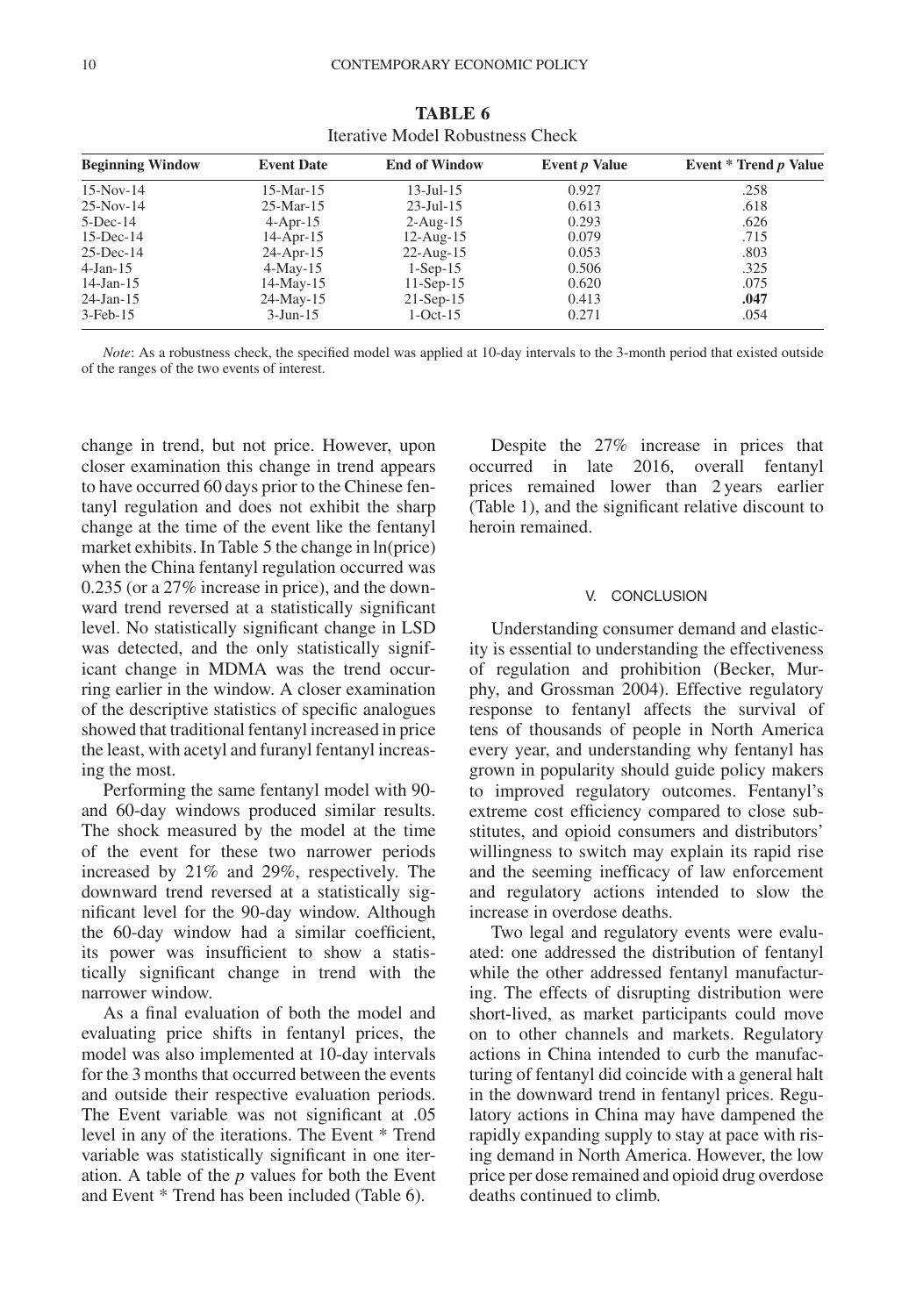These policies intended to reduce overdose deaths can be considered as part of a larger policy framework: (1) frustrate distribution, (2) reduce production, (3) directly reduce demand, and (4) indirectly reduce consumer demand through substitutes. The effects of frustrating distribution in this case were short-lived, while reducing production appears to have worked to some degree. While reducing production may assist in reducing overdose deaths, in terms of policy the third and fourth options should be considered more fully.

For example, demand for fentanyl could be reduced by providing fentanyl testing strips as a part of harm reduction. This would increase the reputational costs for vendors mixing or substituting other products with fentanyl, potentially leading to a reduction in unintentional fentanyl consumption and overdose deaths.

Concerning opioid substitutes, opioid users face an increased danger of overdose deaths. Because of this increase in users' risk, drug addiction detoxification and maintenance drugs, such as methadone, suboxone, and buprenorphine, may be more enticing to current opioid users than previously if these maintenance drugs were more readily accessible.

One area with important research potential is better understanding the cost structure of drug dealing intermediaries and assessing the profit motive to mix fentanyl into other products. As fentanyl initially became available and then fell in price, the profit incentive increased for distributors to defraud customers by diluting or completely substituting fentanyl into more expensive opioids, like oxycodone, Vicodin, and heroin. A fuller understanding of heroin dealer cost structures would provide the magnitude of the increased profitability for substitution. With a proper understanding of the degree and incentives of fraudulent substitution, policy makers could more fully differentiate legal penalties associated with dealing illicit drugs versus defrauding customers and contributing to higher mortality rates.

Finally, further research into darknet markets has become an essential element for illicit drug regulation. The elimination of darknet markets has thus far proven unsuccessful. While darknet markets may make certain illicit drugs more readily available, they can also cut out violent intermediaries and online vendor reputation effects may lead to more accurate product descriptions and doses than street vendors. The optimal methods of dealing with these emerging markets require further study.

### **REFERENCES**

- Aldridge, J., and D. Décary-Hétu. "Not an "Ebay for Drugs": The Cryptomarket "Silk Road" as a Paradigm Shifting Criminal Innovation." *SSRN Electronic Journal*, 2014. [https://doi.org/10.2139/ssrn.2436643.](https://doi.org/10.2139/ssrn.2436643)
- Alpert, A., D. Powell, and R. L. Pacula. "Supply-Side Drug Policy in the Presence of Substitutes: Evidence from the Introduction of Abuse-Deterrent Opioids." *National Bureau of Economic Research*, 2017. [https://doi.org/10](https://doi.org/10.3386/w23031) [.3386/w23031.](https://doi.org/10.3386/w23031)
- Becker, G., K. Murphy, and M. Grossman. "The Economic Theory of Illegal Goods: The Case of Drugs." *National Bureau of Economic Research*, 2004. [https://doi.org/10](https://doi.org/10.3386/w10976) [.3386/w10976.](https://doi.org/10.3386/w10976)
- Branwen, G., N. Christin, D. Décary-Hétu, R. Andersen, E. StExo, L. D. Anonymous, K. D. Sohhlz, V. Cakic, V. Buskirk, M. M. Whom, and S. Goode. "Dark Net Market Archives 2011–2015." 2016. Accessed August 8, 2017. [https://www.gwern.net/DNM-archives.](https://www.gwern.net/DNM-archives)
- Center of Disease Control. "Opioid Overdose." 2016. Accessed December 12, 2017. [https://www.cdc.gov/](https://www.cdc.gov/drugoverdose/data/fentanyl.html) [drugoverdose/data/fentanyl.html.](https://www.cdc.gov/drugoverdose/data/fentanyl.html)
- Centers for Disease Control and Prevention, National Center for Health Statistics. "Multiple Cause of Death 1999–2016 on CDC WONDER Online Database." Data are from the Multiple Cause of Death Files, 1999–2016, as Compiled from Data Provided by the 57 Vital Statistics Jurisdictions Through the Vital Statistics Cooperative Program. MCD— ICD-10 Codes: T40.4 (Other synthetic narcotics). 2017. Accessed July 23, 2018. [http://wonder.cdc.gov/mcd-icd10.html.](http://wonder.cdc.gov/mcd-icd10.html)
- Coscarelli, J., and S. M. Eldred. "Prince's Overdose Death Results in No Criminal Charges." *New York Times*, July 23, 2018. [https://www.nytimes.com/2018/04/19/](https://www.nytimes.com/2018/04/19/arts/music/prince-death-investigation.html) [arts/music/prince-death-investigation.html.](https://www.nytimes.com/2018/04/19/arts/music/prince-death-investigation.html)
- Décary-Hétu, D., and L. Giommoni. "Do Police Crackdowns Disrupt Drug Cryptomarkets? A Longitudinal Analysis of the Effects of Operation Onymous." *Crime, Law and Social Change*, 67(1), 2016, 55–75. [https://doi.org/10](https://doi.org/10.1007/s10611-016-9644-4) [.1007/s10611-016-9644-4.](https://doi.org/10.1007/s10611-016-9644-4)
- Department of Justice. "Dozens of Online "Dark Markets" Seized Pursuant to Forfeiture Complaint Filed in Manhattan Federal Court in Conjunction with the Arrest of the Operator of Silk Road 2.0." 2014. Accessed November 25, 2017. [https://www.justice.gov/usao](https://www.justice.gov/usao-sdny/pr/dozens-online-dark-markets-seized-pursuant-forfeiture-complaint-filed-manhattan-federal)[sdny/pr/dozens-online-dark-markets-seized-pursuant](https://www.justice.gov/usao-sdny/pr/dozens-online-dark-markets-seized-pursuant-forfeiture-complaint-filed-manhattan-federal)[forfeiture-complaint-filed-manhattan-federal.](https://www.justice.gov/usao-sdny/pr/dozens-online-dark-markets-seized-pursuant-forfeiture-complaint-filed-manhattan-federal)
- Department of Justice. "Deputy Attorney General Rod J. Rosenstein Delivers Remarks on DEA Fentanyl Guidance." 2017. Accessed December 11, 2017. [https://](https://www.justice.gov/opa/speech/deputy-attorney-general-rod-j-rosenstein-delivers-remarks-dea-fentanyl-guidance) [www.justice.gov/opa/speech/deputy-attorney-general](https://www.justice.gov/opa/speech/deputy-attorney-general-rod-j-rosenstein-delivers-remarks-dea-fentanyl-guidance)[rod-j-rosenstein-delivers-remarks-dea-fentanyl](https://www.justice.gov/opa/speech/deputy-attorney-general-rod-j-rosenstein-delivers-remarks-dea-fentanyl-guidance)[guidance.](https://www.justice.gov/opa/speech/deputy-attorney-general-rod-j-rosenstein-delivers-remarks-dea-fentanyl-guidance)
- Drug Enforcement Agency. "Lsd." n.d.-a. Accessed June 25, 2019. [https://www.dea.gov/factsheets/lsd.](https://www.dea.gov/factsheets/lsd)
- Drug Enforcement Agency. "Ecstasy or MDMA (also Known As Molly)." n.d.-b. Accessed June 25, 2019. [https://www.dea.gov/factsheets/ecstasy-or-mdma](https://www.dea.gov/factsheets/ecstasy-or-mdma-also-known-molly)[also-known-molly.](https://www.dea.gov/factsheets/ecstasy-or-mdma-also-known-molly)
- European Monitoring Center for Drugs and Drug Addiction. "Fentanyl Drug Profile." n.d. Accessed December 12, 2017. [http://www.emcdda.europa.eu/publications/](http://www.emcdda.europa.eu/publications/drug-profiles/fentanyl) [drug-profiles/fentanyl.](http://www.emcdda.europa.eu/publications/drug-profiles/fentanyl)
- Gallagher, S. "Silk Road, Other Tor "darknet" Sites May Have Been "Decloaked" Through DDoS." 2014. Accessed June 20, 2019. [http://arstechnica.com/](http://arstechnica.com/information-technology/2014/11/silk-road-other-tor-darknet-sites-may-have-been-decloaked-through-ddos/) [information-technology/2014/11/silk-road-other-tor](http://arstechnica.com/information-technology/2014/11/silk-road-other-tor-darknet-sites-may-have-been-decloaked-through-ddos/)[darknet-sites-may-have-been-decloaked-through](http://arstechnica.com/information-technology/2014/11/silk-road-other-tor-darknet-sites-may-have-been-decloaked-through-ddos/)[ddos/.](http://arstechnica.com/information-technology/2014/11/silk-road-other-tor-darknet-sites-may-have-been-decloaked-through-ddos/)